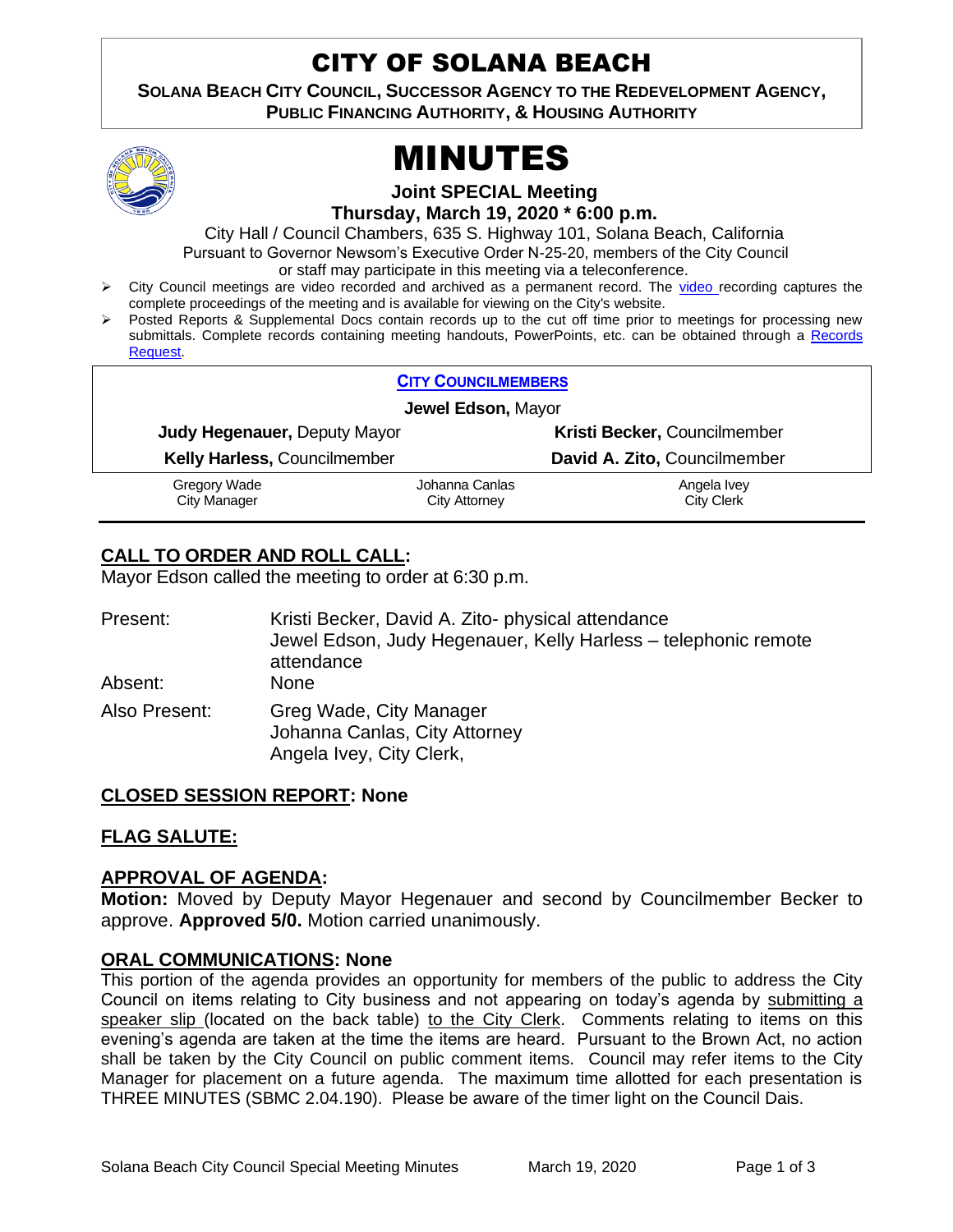# **COUNCIL COMMUNITY ANNOUNCEMENTS / COMMENTARY:**

*An opportunity for City Council to make brief announcements or report on their activities. These items are not agendized for official City business with no action or substantive discussion.* 

# **A. CONSENT CALENDAR:** (Action Items) (A.1. - A.2.)

Items listed on the Consent Calendar are to be acted in a single action of the City Council unless pulled for discussion. Any member of the public may address the City Council on an item of concern by submitting to the City Clerk a speaker slip (located on the back table) before the Consent Calendar is addressed. Those items removed from the Consent Calendar by a member of the Council will be trailed to the end of the agenda, while Consent Calendar items removed by the public will be discussed immediately after approval of the Consent Calendar.

# **A.1. Register Of Demands.** (File 0300-30)

Recommendation: That the City Council

[1. Ratify the list of demands for](https://solanabeach.govoffice3.com/vertical/Sites/%7B840804C2-F869-4904-9AE3-720581350CE7%7D/uploads/Item_A.1._Report_(click_here)_03-19-20_-_O.pdf) February 22, 2020 – March 06, 2020.

#### [Item A.1. Report \(click here\)](https://solanabeach.govoffice3.com/vertical/Sites/%7B840804C2-F869-4904-9AE3-720581350CE7%7D/uploads/Item_A.1._Report_(click_here)_03-19-20_-_O.pdf)

*Posted Reports & Supplemental Docs contain records up to the cut off time, prior to the start of the meeting, for processing new submittals. The final official record containing handouts, PowerPoints, etc. can be obtained through a Records Request to the City Clerk's Office.* **Motion:** Moved by Deputy Mayor Hegenauer and second by Councilmember Zito to approve. **Approved 5/0.** Motion carried unanimously.

#### **A.2. General Fund Adopted Budget for Fiscal Year 2019-2020 Changes.** (File 0330-30)

Recommendation: That the City Council

1. Receive the report listing changes made to the Fiscal Year 2019-2020 General Fund Adopted Budget.

#### [Item A.2. Report \(click here\)](https://solanabeach.govoffice3.com/vertical/Sites/%7B840804C2-F869-4904-9AE3-720581350CE7%7D/uploads/Item_A.2._Report_(click_here)_03-19-20_-_O.pdf)

*Posted Reports & Supplemental Docs contain records up to the cut off time, prior to the start of the meeting, for processing new submittals. The final official record containing handouts, PowerPoints, etc. can be obtained through a Records Request to the City Clerk's Office.* **Motion:** Moved by Deputy Mayor Hegenauer and second by Councilmember Zito to approve. **Approved 5/0.** Motion carried unanimously.

# **C. STAFF REPORTS**: (C.1.)

*Submit speaker slips to the City Clerk.*

#### **C.1. Emergency Services Proclamation of Existence of a Local Emergency.** (File 0240-00)

Recommendation: That the City Council

- 1. Consider the adoption of **Resolution 2020-036** confirming City Manager/Director of Emergency Services Proclamation of Existence of a Local Emergency.
- 2. Provide direction to Staff on items for future Council meetings for consideration and/or discussion.

[Item C.1. Report](https://solanabeach.govoffice3.com/vertical/Sites/%7B840804C2-F869-4904-9AE3-720581350CE7%7D/uploads/Item_C.1._Report_(click_here)_03-19-20_-_O.pdf) (click here)

[Item C.1. Supplemental Docs \(Updated 3-19 at 11am\)](https://solanabeach.govoffice3.com/vertical/Sites/%7B840804C2-F869-4904-9AE3-720581350CE7%7D/uploads/Item_C.1._Supplemental_Docs_(Upd._3-19_at_1015am)_-_O.pdf)

*Posted Reports & Supplemental Docs contain records up to the cut off time, prior to the start of the meeting, for processing new submittals. The final official record containing handouts, PowerPoints, etc. can be obtained through a Records Request to the City Clerk's Office.*